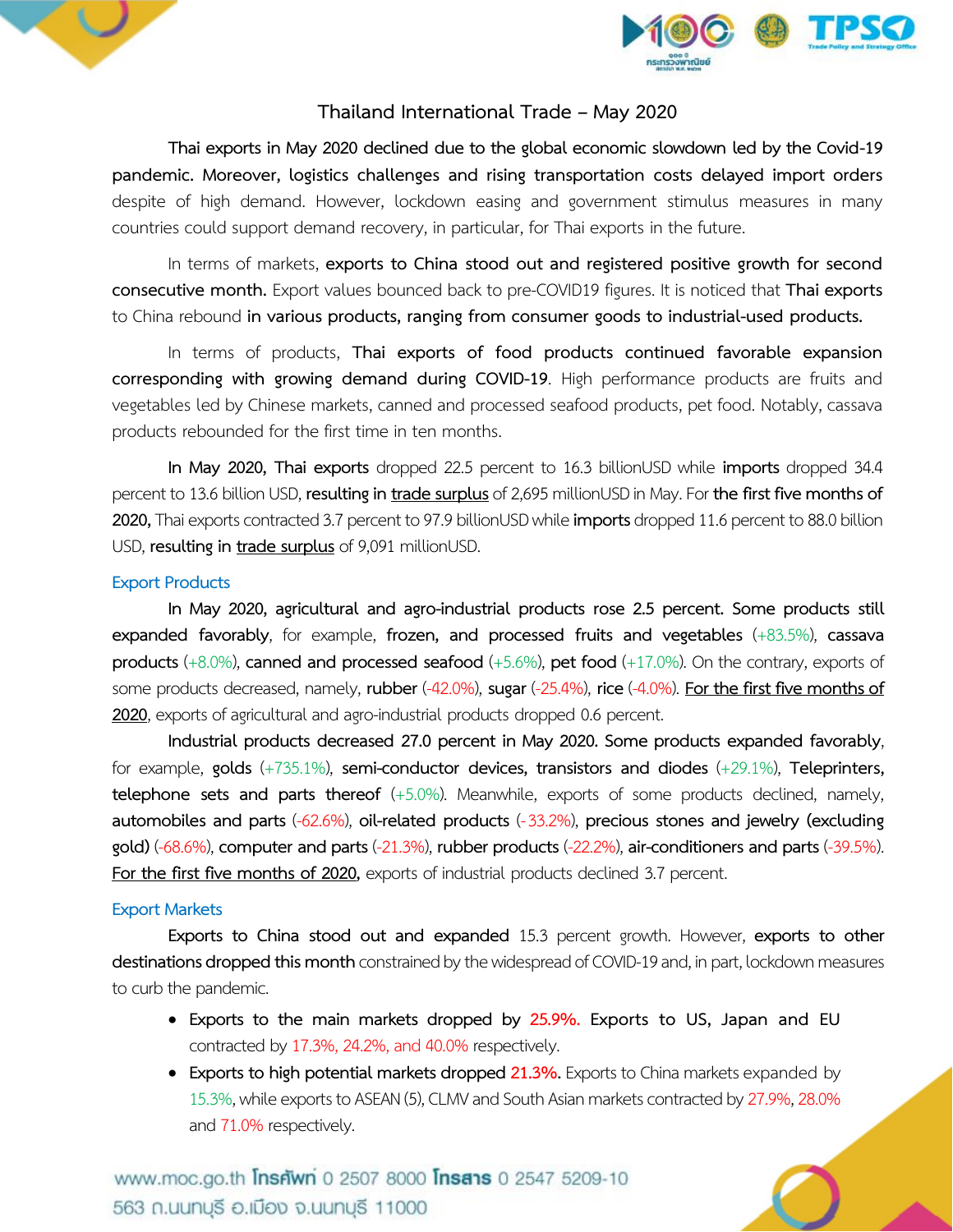

 **Exports to emergingmarkets dropped by 36.3%**,namely, Middle East (-30.6%), Africa(-47.9%), Latin America (-59.4%), Russia and CIS (-49.9%), and exports to Australia declined 18.0%

## **2020** Export Prospects and Promotion Strategies

**Despite China economy gradually emerges after 2-month pandemic containment, pressing COVID-19 situation in US and EU has still subdued Thai exports. However, the recovery of exports to China** signals positive momentum for the rest of Asia whose total new cases seem stabilized.

Income effects and concerns of economic instability discourage consumer spending, leading to decreasing purchase of luxury and durable goods since March 2020. However, a number of government policy **and stimulus responses to COVID-19 raise hope for gradual demand recovery.** Moreover, growing oil demand after COVID-19 and OPEC plus agreement to cut oil output would support increase in oil prices later in Quarter 3 and 4 this year and eventually stimulate exports of oil-related products.

**For the export promotion in 2020**, the Ministry of Commerce has promptly prepared proactive offline and online promotion activities. **Regarding offline activities**, the Commerce ministry and the Ministry of Agriculture and Cooperatives jointly negotiated with China and marked a huge success in facilitating exports of agricultural products to China (via Laos and Vietnam). Moreover, the ministry **has launched "Thai Fruits Golden Months**" activity to promote fruit exports in China during May – July, 2020. **Regarding online activities**, **the ministry boosts Thai exports through online trading platform** in China, India, ASEAN, South Korea, Japan, Middle East, EU, US, and Africa as well as **sets up online business matching** between Thai exporters and foreign importers. The number of promotion activities aim to strengthen readiness for Thai exporters in order to cash in trade opportunities once COVID-19 is globally submerged.



---------------------------------------------------

Trade Policy and Strategy Office 24 June 2020